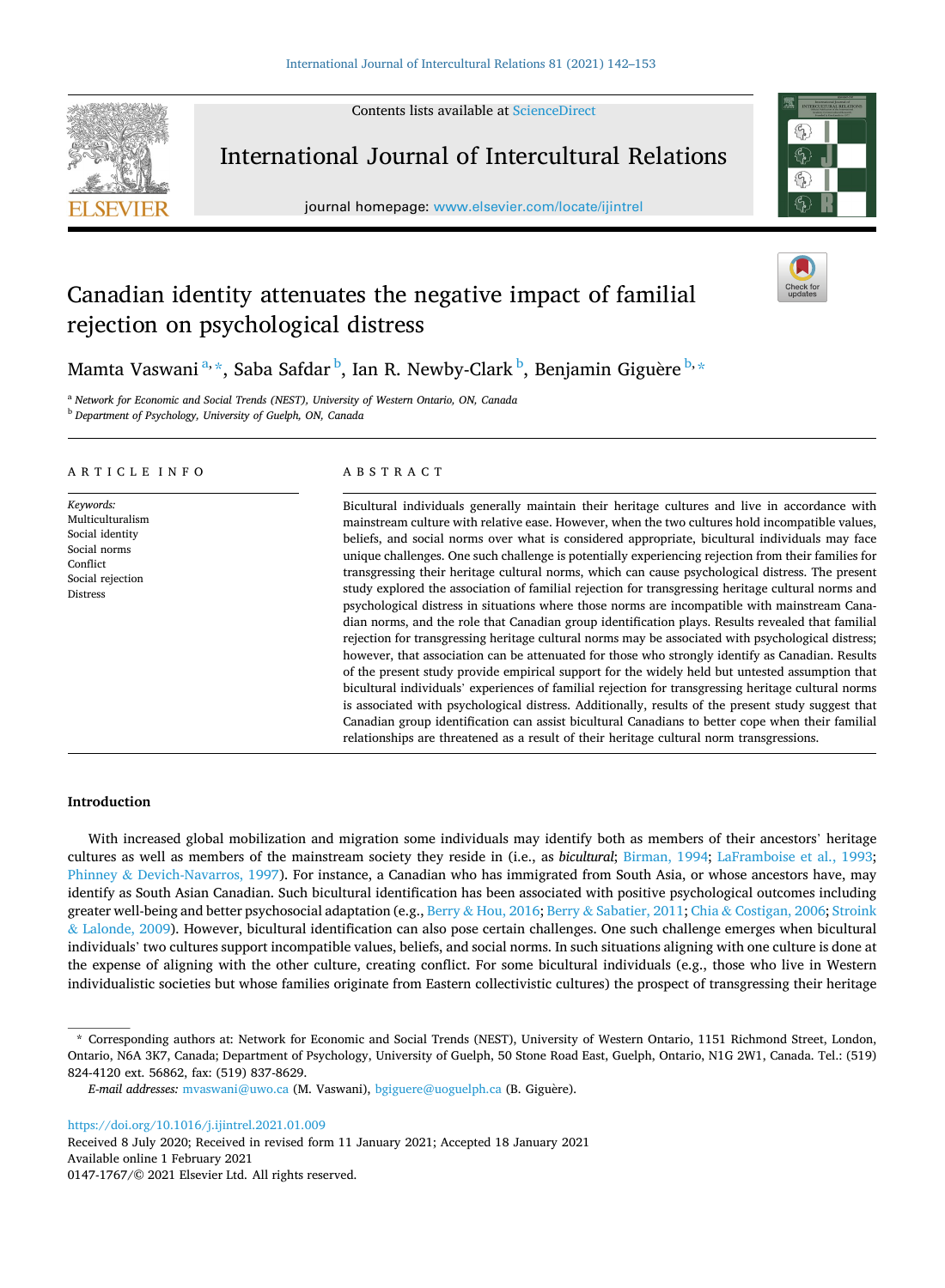cultural norms by aligning with mainstream cultural norms can be very concerning. These bicultural individuals could experience rejection from their families for transgressing their heritage cultural norms which could cause them significant psychological distress (see Giguère et al., 2010).

Accordingly, one goal of the present study was to examine the association of familial rejection for transgressing heritage cultural norms and psychological distress in situations where bicultural individuals' two cultures support incompatible social norms. Although bicultural individuals can be negatively impacted by familial rejection for transgressing their heritage cultural norms, we suggest that culturally plural mainstream identities, such as the Canadian identity, can help curtail that negative impact by providing a sense of inclusion with mainstream society. Therefore, a second goal of the present study was to examine the moderating role of Canadian group identification on the association between familial rejection for transgressing heritage cultural norms and psychological distress.

#### *Managing incompatible cultures*

Generally, bicultural individuals manage their two cultures with ease by accessing the values, beliefs, and social norms of one culture over the other depending on the social context they are in, a cognitive process known as *cultural frame switching* (see [Hong,](#page-10-0) [1999;](#page-10-0) [Hong et al., 2000](#page-10-0)). For instance, in private settings bicultural individuals' heritage cultures may be more relevant than main-stream culture; however, in public settings mainstream culture would be more relevant (e.g., Noels & Clément, 2015; [Noels et al.,](#page-11-0) [2010;](#page-11-0) Zhang & [Noels, 2012](#page-11-0)). The different contextual cues prompt one cultural identity to be more salient than the other, thereby making the values, beliefs, and social norms of the relevant culture accessible (see [Hong, 1999; Hong et al., 2000\)](#page-10-0). In this way, when it comes to day-to-day matters bicultural individuals manage their two cultures with ease (see Giguère et al., 2010).

When it comes to making major life decisions, however, bicultural individuals' two cultures may not be as easily manageable. Managing their two cultures may be particularly difficult for those who live in Western individualistic countries and whose families originate from Eastern collectivistic cultures (e.g., Canadians whose families originate from South Asia; see Giguère et al., 2010). For these bicultural individuals, the social norms of their two cultures tend to be incompatible when it comes to making major life decisions such as where to live, who to marry, and what career path to follow (see Giguère et al., 2010; [Lalonde](#page-10-0) & Giguère, 2008; e.g., Lalonde [et al., 2004](#page-10-0); [Lou et al., 2012](#page-11-0); [Uskul et al., 2007,](#page-11-0) [2011\)](#page-11-0). For instance, moving out of one's parents' home before marriage is more acceptable in mainstream Canadian culture; however, it is less acceptable in South Asian cultures (e.g., [Lou et al., 2012](#page-11-0)). When making such decisions whichever culture's social norm is chosen will be done at the expense of the other culture's social norm creating a *bicultural normative conflict* (Giguère et al., 2010).

Bicultural individuals living in Western societies may want to make major decisions that will impact their lives independently and autonomously, as is promoted in Western individualistic cultures (see [Heine, 2012](#page-10-0)). In doing so, they may be inclined to make major life decisions that align with mainstream norms. However, bicultural individuals whose families originate from Eastern collectivistic cultures can feel immense pressure from their families to align with the social norms of their heritage cultures. These individuals tend to be strongly influenced by their families because people from Eastern collectivistic cultures tend to be very tightly connected to their families (e.g., [Lalonde et al., 2004](#page-10-0); [Lay et al., 1998](#page-10-0); [Uskul et al., 2007](#page-11-0); see Giguère et al., 2010; [Lou et al., 2012\)](#page-11-0). Additionally, family members from Eastern collectivistic cultures tend to emphasize interdependence, obligations to one's family, and valuing the greater good of the family unit over one's own personal gains, as core cultural values to younger generations (see [Heine, 2012; Kwak, 2003](#page-10-0); Stuart & [Ward, 2011](#page-11-0)). The strong familial bonds and obligations result in significant pressure for bicultural individuals from Eastern collectivistic cultures living in Western individualistic societies to adhere to the social norms of their heritage cultures at the expense of mainstream cultural norms (e.g., [Das Gupta, 1997](#page-10-0), [Lou et al., 2012](#page-11-0); [Mitchell, 2004; Srinivasan, 2001\)](#page-11-0).

#### *Familial rejection for heritage cultural norm transgressions and psychological distress*

In bicultural normative conflicts, choosing to align with mainstream norms would necessarily mean transgressing one's heritage cultural norms. Given that transgressing a group's norms can result in rejection by this group (see [Turner, 1991](#page-11-0)), bicultural individuals could experience rejection from their families for transgressing the social norms of their heritage cultures. Such rejection may be a particularly concerning outcome for bicultural individuals living in Western individualistic societies whose families originate from Eastern collectivistic cultures because people from Eastern collectivistic cultures tend to have a low tolerance for transgressions of their very prescriptive social norms ([Gelfand et al., 2011;](#page-10-0) see [Triandis, 1995](#page-11-0)). For instance, if a young South Asian Canadian woman chooses to move out of her parents' home to live on her own, as is typical of young Canadian adults, she would be transgressing her South Asian cultural norm of continuing to live with her parents until marriage. Having transgressed her heritage culture's norm stipulating what her living arrangements should be, she could experience cues of rejection from her family. Therefore, in bicultural normative conflicts transgressing heritage cultural norms, by choosing to align with mainstream norms, could result in bicultural individuals experiencing familial rejection, particularly if they live in Western individualistic cultures and their families originate from Eastern collectivistic cultures.

Being rejected by one's family for heritage cultural norm transgressions in bicultural normative conflicts could result in significant psychological distress. As a social species, humans are motivated to maintain social bonds and have a fundamental human need for belongingness, both of which are threatened by social rejection (see Baumeister & [Leary, 1995](#page-10-0); [Leary, 2010](#page-10-0); [Williams, 2007](#page-11-0)). Consequently, social rejection has been associated with psychological distress (see [Leary, 1990\)](#page-10-0). Meaningful interpersonal relationships, such as those with one's family, being threatened by cues of rejection are particularly distressing events that have been linked to depression and anxiety ([Rapee, 1997](#page-11-0); Rohner & [Britner, 2002](#page-11-0); Yap & [Jorm, 2015](#page-11-0); [Yap et al., 2014](#page-11-0)). Furthermore, maintaining familial relationships appears to be a universal human motivation, and has been linked to greater psychological well-being and less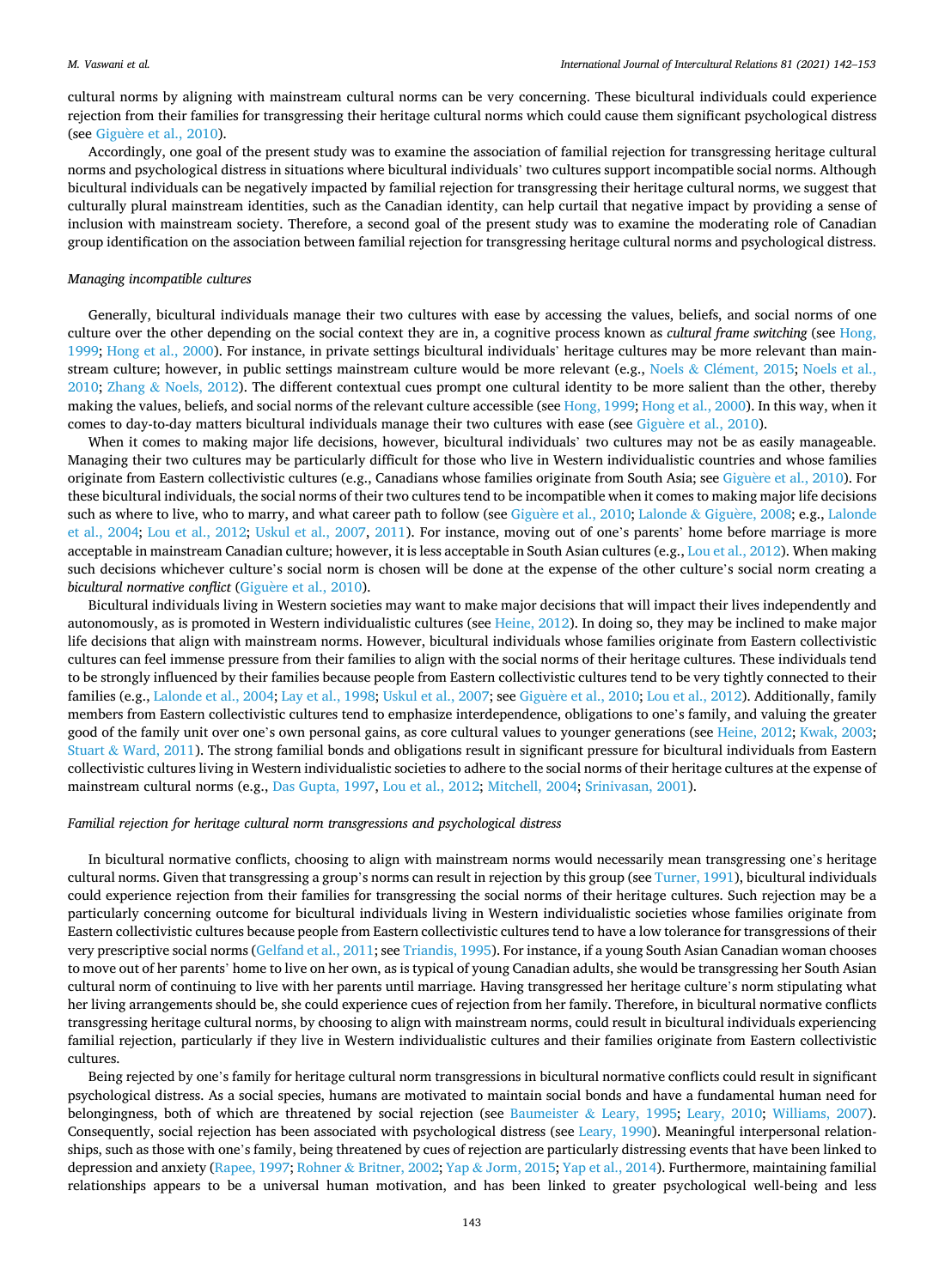psychological distress including less depression and anxiety (see [Ko et al., 2020](#page-10-0)). Therefore, bicultural individuals' experiences of familial rejection for transgressing their heritage cultural norms in bicultural normative conflicts can result in psychological distress.

While the association between familial rejection for transgressing heritage cultural norms and psychological distress is assumed in multiculturalism research, empirical support for that notion is lacking. Indeed, we were not able to identify any research that directly examines the association between familial rejection and bicultural individuals' psychological distress following heritage cultural norm transgressions. Accordingly, the present study aimed to provide empirical support for the association between familial rejection for transgressing heritage cultural norms and psychological distress. That association was examined for two forms of familial rejection: (a) *anticipated rejection* for possible heritage cultural norm transgressions that one may engage in; and, (b) *actual rejection* for having engaged in heritage cultural norm transgressions. Although related, the two forms of familial rejection are distinct experiences that bicultural individuals may face when making major life decisions. As such, we aimed to assess the associations between both anticipated familial rejection and actual familial rejection for transgressing heritage cultural norms in bicultural normative conflicts, and psychological distress.

## *Canadian identity attenuating the impact of familial rejection on psychological distress*

The association between familial rejection for transgressing heritage cultural norms and bicultural individuals' psychological distress may be curtailed if they strongly identify with a culturally plural mainstream social group. Given the culturally plural nature of the Canadian identity, Canadian group identification may serve such a protective function by providing a sense of inclusion, satisfying one's fundamental human need to belong. Canada, primarily through its Multiculturalism Policy (1971), has strived to encourage a culturally diverse society composed of a number of distinct cultural groups with unique values, beliefs, and social norms. Recognizing the contributions and long history of many different cultural groups in Canada, Canada's Multiculturalism Policy describes Canada's cultural diversity as "… the very essence of Canadian Identity" ([Government of Canada, 1971, p. 8580](#page-10-0); [Royal Commission on](#page-11-0) [Bilingualism and Biculturalism, 1970\)](#page-11-0). In line with that description, research supports that Canadians do view cultural diversity as a key feature of the Canadian identity (e.g., [Gui et al., 2016](#page-10-0); [Guimond et al., 2013](#page-10-0); [Lalonde, 2002](#page-10-0); [Safdar, 2017](#page-11-0)).

Being culturally plural, the Canadian identity can provide a sense of inclusion regardless of Canadians' heritage cultural backgrounds, and social inclusion has been found to mitigate the negative impact of social rejection (see [Leary, 1990](#page-10-0)). Accordingly, bicultural Canadians experiencing rejection from their heritage cultural groups (i.e., their families) can still feel a sense of inclusion and belonging by adopting a mainstream cultural identity that represents them regardless of their heritage cultural backgrounds. Furthermore, the Canadian identity could allow bicultural Canadians to balance their needs for inclusion and their needs for distinctiveness, known as *optimal distinctiveness* [\(Brewer, 1991\)](#page-10-0). Optimal distinctiveness can be achieved by identifying with a social group that makes group members feel simultaneously united with others as well as unique, both at optimal levels. The Canadian identity affords bicultural Canadians an opportunity to achieve optimal distinctiveness by providing a place for them in mainstream society where they can unite with others regardless of their heritage cultural backgrounds while simultaneously maintaining their distinct heritage cultures.

In sum, we suggest that the association between familial rejection for transgressing heritage cultural norms and psychological distress can be curtailed by strongly identifying as a member of a culturally plural mainstream social group, such as Canadian, because doing so satisfies a need for belongingness and allows bicultural Canadians to achieve a state of optimal distinctiveness. Therefore, the present study also aimed to examine the role that Canadian group identification plays in the association between familial rejection for transgressing heritage cultural norms and psychological distress.

## **Present study**

The aim of the present study was to examine the association between familial rejection for transgressing heritage cultural norms and psychological distress in bicultural normative conflicts. Additionally, the present study aimed to explore the role of Canadian group identification on that association. Hypothesis 1 was that there is a positive association between familial rejection for transgressing heritage cultural norms and psychological distress in bicultural normative conflicts. Hypothesis 2 was that stronger Canadian group identification attenuates the positive association between familial rejection for transgressing heritage cultural norms and psychological distress in bicultural normative conflicts. In order to examine the association of familial rejection for transgressing heritage cultural norms and psychological distress in bicultural normative conflicts we examined the two hypotheses for: (a) anticipated familial rejection resulting from potential heritage cultural norm transgressions depicted in bicultural normative conflict vignettes at Time 1; and, (b) actual familial rejection resulting from having transgressed heritage cultural norms in one's own life, if any, at Time  $2<sup>1</sup>$ 

<sup>&</sup>lt;sup>1</sup> The same sample was used to examine the association between anticipated familial rejection and actual familial rejection, and psychological distress due to the challenges associated with recruiting very specific community samples. In our case, the specific community sample of interest was South Asian Canadians, being the largest bicultural population in Canada ([Statistics Canada, 2017\)](#page-11-0), who were of the age when they would typically be making major life decisions. As such, including the two time points in the present study allowed us to examine experiences of both anticipated and actual familial rejection for transgressing heritage cultural norms.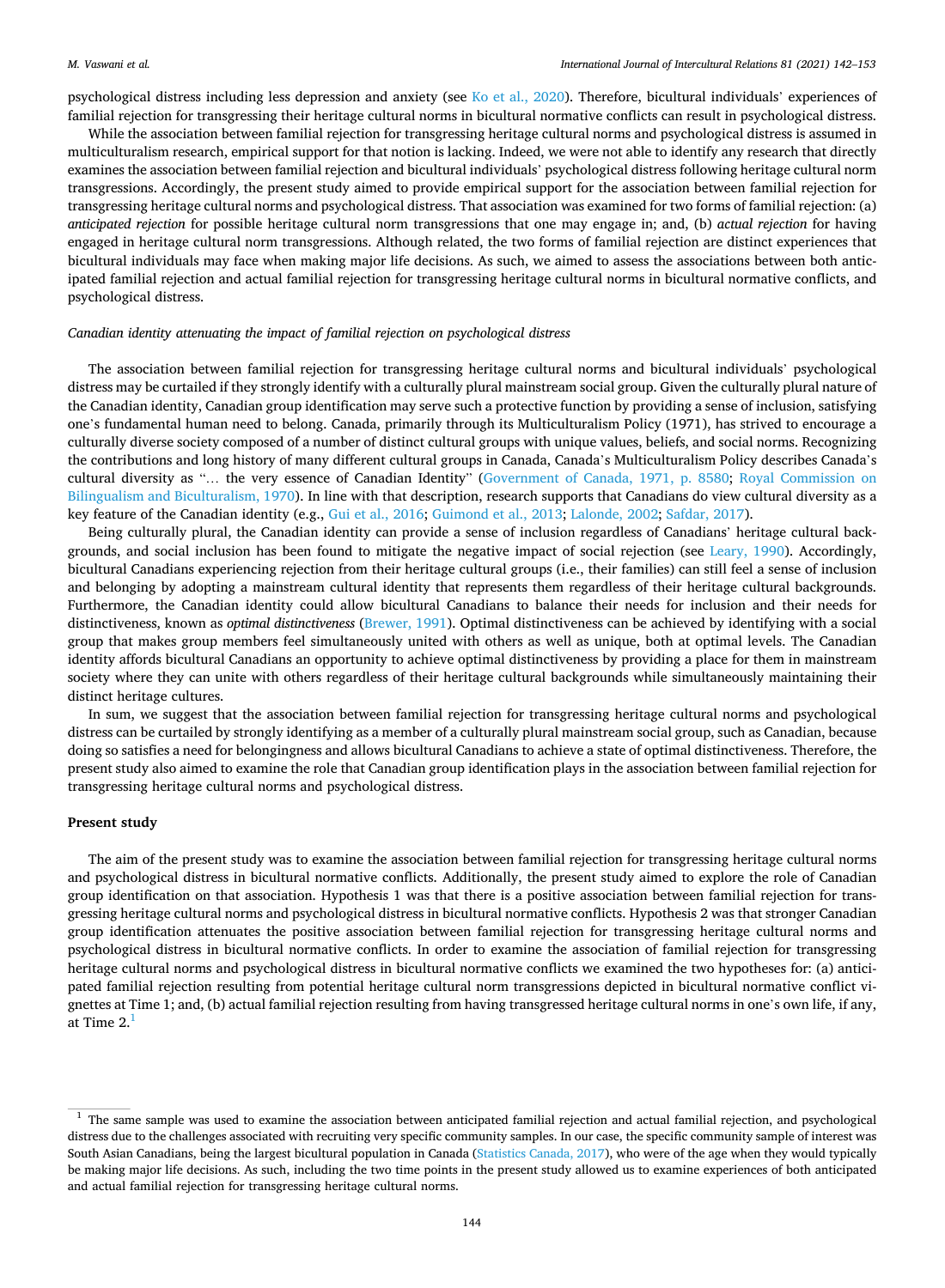#### *International Journal of Intercultural Relations 81 (2021) 142–153*

#### **Method**

#### *Participants*

South Asian Canadians who self-identified as Indian, Pakistani, Bangladeshi, or Sri Lankan were recruited using convenience and snowball sampling from the Greater Toronto Area at Time  $1 (N = 215)$  including through the first author's social network and the assistance of a market research firm. South Asian Canadians were selected as the sample because this group of Canadians is the largest bicultural Canadian population [\(Statistics Canada, 2017\)](#page-11-0). The community sample (114 females, 101 males) ranged in age between 17 and 35 years ( $M = 25.74$ ,  $SD = 4.90$ ), of which half (108) were immigrants to Canada<sup>2</sup>Most participants identified their religion as being Hindu (78), followed by Muslim (67), Sikh (27), Christian (21), Buddhist (2) and Jewish (2), with 17 participants identifying their religion as being "Other" and 1 participant not identifying their religion. At Time 2, approximately one year later, 67 participants (39 females, 28 males) ranging in age between 19 and 37 years (*M* = 27.37, *SD* = 5.56) were retained resulting in an attrition rate of  $70\%$ <sup>3</sup>

## *Procedure*

#### *Time 1*

After providing consent, participants were asked to complete a questionnaire which began with demographics questions. Next, participants were asked to complete a measure of Canadian group identification. Participants were then presented with three vignettes, one at a time, depicting different bicultural normative conflicts. The three vignettes presented one conflict each: (a) moving out of one's parental home as a young adult or not; (b) marrying someone without parental approval or not; and, (c) pursuing a career path one is passionate about or a career that is more financially secure – all of which are bicultural normative conflicts South Asian Canadians tend to experience (see Giguère et al., 2010). After reading each vignette participants were asked to complete a measure of anticipated familial rejection for transgressing the South Asian norm in the bicultural normative conflict presented in each vignette. Lastly, participants were asked to complete a measure of depression, anxiety, and stress before being debriefed and dismissed.

## *Time 2*

Approximately one year later participants were re-contacted and asked to complete a second questionnaire. After providing consent, participants were asked demographics questions and asked to complete the same measure of Canadian group identification they had completed at Time 1. Next, participants were asked to indicate what major life decisions they had made since Time 1 with regard to where to live, who to marry, and what educational<sup>4</sup> and career path to follow. Participants were then asked to complete a measure of actual familial rejection for the major life decisions they had made. Lastly, participants were asked to complete the same measure of depression, anxiety, and stress they had completed at Time 1 before being debriefed and dismissed.

#### *Measures*

#### *Canadian group identification*

Canadian group identification was measured using 4 items adapted from [Cameron](#page-10-0)'s (2004) social identification measure. Participants were asked to indicate on a 5-point Likert scale ranging from 1 (*strongly disagree*) to 5 (*strongly agree*) how much they identified as a Canadian group member (Cronbach's *α* T1 = .72, Cronbach's *α* T2 = .65). A sample item is "I have a lot in common with other Canadians." Ratings were combined to create average scores, with greater values being indicative of greater Canadian group identification.

#### *Anticipated familial rejection*

Anticipated familial rejection was measured using 4 items per vignette adapted from Giguère et al.'s (2016) group based expected outcomes measure for a total of 12 items. The group based expected outcomes measure captures perceptions of expected acceptance and rejection as a result of one's behaviour (Giguère et al., 2016). In the present study, 4 items measuring expected rejection for transgressing heritage cultural norms were used for each of 3 scenarios. Participants were asked to indicate on a 5-point Likert scale ranging from 1 (*strongly disagree*) to 5 (*strongly agree*) how much they anticipated being rejected by their families if they were to transgress the South Asian norm in the bicultural normative conflict presented in each vignette (Cronbach's *α* = .91). A sample item is "If I was in Navneeth's place and I chose to move out of my parents' home my immediate family would stop talking to me." Ratings

<sup>&</sup>lt;sup>2</sup> The variability for degree of acculturation to Canadian society, and therefore the impact of length of time in Canada, was limited by only recruiting immigrant participants who had immigrated prior to turning 15 years old. This is the cut-off age for adept acculturation wherein adolescent immigrants can adopt the norms of and identify with their new host culture ([Cheung et al., 2011\)](#page-10-0).<br><sup>3</sup> The high attrition rate was likely due to the one-year time period between Time 1 and Time 2, which can make

using community samples difficult ([Hansen et al., 1990](#page-10-0)). However, the one-year time period was necessary to allow participants sufficient time to actually make the major life decisions that can be sources of bicultural normative conflicts.<br><sup>4</sup> What educational path to follow was also included as a major life decision given that some participants would not yet have e

workforce.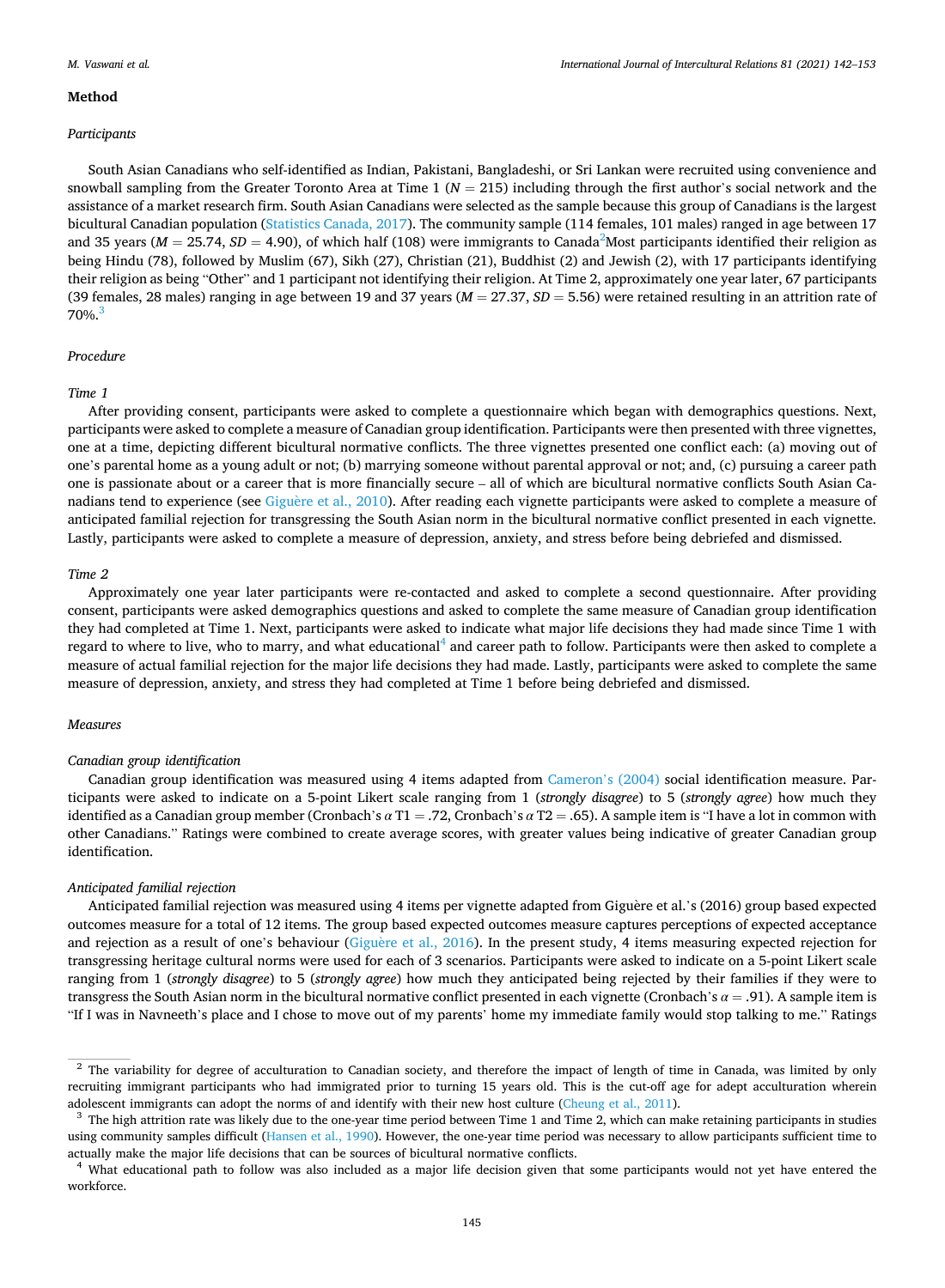#### *M. Vaswani et al.*

were combined to create average scores, with greater values being indicative of greater anticipated familial rejection.

## *Actual familial rejection*

Actual familial rejected was measured using 4 items per major life decision adapted from Giguère et al.'s (2016) group based expected outcomes measure for a total of 16 items. In the present study, 4 items measuring actual rejection for transgressing heritage cultural norms were used for each of 4 major life decisions. Participants were asked to indicate on a 5-point Likert scale ranging from 1 (*strongly disagree*) to 5 (*strongly agree*) how much rejection they actually experienced from their families for the major life decisions they had made (Cronbach's *α* = .80). A sample item is "Because of my current living arrangement my immediate family stopped talking to me." Ratings were combined to create average scores, with greater values being indicative of greater actual familial rejection.

### *Depression*

Depression was measured using the Depression, Anxiety and Stress Scale – 21 (Lovibond & [Lovibond, 1995](#page-11-0)) 7-item depression subscale. Participants were asked to indicate on a 4-point Likert scale ranging from 0 (*did not apply to me at all*) to 3 (*applied to me very much or most of the time*) how much each item describing depression applied to them over the previous week (Cronbach's *α* T1 = .91, Cronbach's *α* T2 = .92). A sample item is "I felt that I had nothing to look forward to." As is typically done in clinical settings, ratings were summed and doubled, creating depression scores that ranged between 0 and 42, with greater values being indicative of greater depression. Such scores are used to determine what clinical range of depression an individual may fall into. Scores of 0–9 are normal, 10–13 are mild, 14–20 are moderate, 21–27 are severe, and 28 and above are extremely severe (Lovibond & [Lovibond, 1995](#page-11-0)).

### *Anxiety*

Anxiety was measured using the Depression, Anxiety and Stress Scale - 21 (Lovibond & [Lovibond, 1995\)](#page-11-0) 7-item anxiety subscale. Participants were asked to indicate on a 4-point Likert scale ranging from 0 (*did not apply to me at all*) to 3 (*applied to me very much or most of the time*) how much each item describing anxiety applied to them over the previous week (Cronbach's *α* T1 = .84, Cronbach's *α*  T2 = .89). A sample item is "I was aware of dryness of my mouth." As with depression, ratings were summed and doubled, creating anxiety scores that ranged between 0 and 42, with greater values being indicative of greater anxiety. As with depression, such scores are used to determine what clinical range of anxiety an individual may fall into. Scores of 0–7 are normal, 8–9 are mild, 10–14 are moderate, 15–19 are severe, and 20 and above are extremely severe (Lovibond  $&$  [Lovibond, 1995](#page-11-0)).

#### *Stress*

Stress was measured using the Depression, Anxiety and Stress Scale – 21 (Lovibond & [Lovibond, 1995\)](#page-11-0) 7-item stress subscale. Participants were asked to indicate on a 4-point Likert scale ranging from 0 (*did not apply to me at all*) to 3 (*applied to me very much or most of the time*) how much each item describing stress applied to them over the previous week (Cronbach's *α* T1 = .86, Cronbach's *α* T2 = .89). A sample item is "I found it hard to wind down." Again, ratings were summed and doubled, creating stress scores that ranged between 0 and 42, with greater values being indicative of greater stress. As with depression and anxiety, such scores are used to determine what clinical range of stress an individual may fall into. Scores of 0–14 are normal, 15–18 are mild, 19–25 are moderate, 26–33 are severe, and 34 and above are extremely severe (Lovibond & [Lovibond, 1995](#page-11-0)).

# **Results**

For statistical completeness [Table 1](#page-5-0) presents descriptive statistics for anticipated familial rejection for transgressing heritage cultural norms in bicultural normative conflicts, Canadian group identification, depression, anxiety, and stress, at Time 1. [Table 2](#page-5-0) presents descriptive statistics for actual familial rejection for transgressing heritage cultural norms in bicultural normative conflicts, Canadian group identification, depression, anxiety, and stress, at Time 2.<sup>5</sup>

Hypothesis 1, that there is a positive association between familial rejection for transgressing heritage cultural norms and psychological distress in bicultural normative conflicts was supported. Hypothesis 2, that stronger Canadian group identification attenuates the positive association between familial rejection for transgressing heritage cultural norms and psychological distress in bicultural normative conflicts, was also supported. In order to test Hypotheses 1 and 2, two sets of regression analyses were conducted entering familial rejection, Canadian group identification, and their interaction: one set for anticipated familial rejection and each of depression, anxiety, and stress at Time 1, and the other set for actual familial rejection and each of depression, anxiety, and stress at Time  $2<sup>6</sup>$ . All predictor variables were mean centered and all interactions were explored using the [Aiken and West \(1991\)](#page-10-0) simple slopes analysis procedure.

### *Familial rejection and depression*

The regression coefficient representing the association between anticipated familial rejection at Time 1 and depression fell within a

<sup>5</sup> Although the attrition rate at Time 2 was greater than had been expected resulting in a small sample size the hypotheses of the present study were still explored.<br><sup>6</sup> Analyses were also run controlling for Canadian-born versus immigrant status. Given the pattern of results of those analyses were the same as

those being reported here we chose to omit this variable from the final analyses.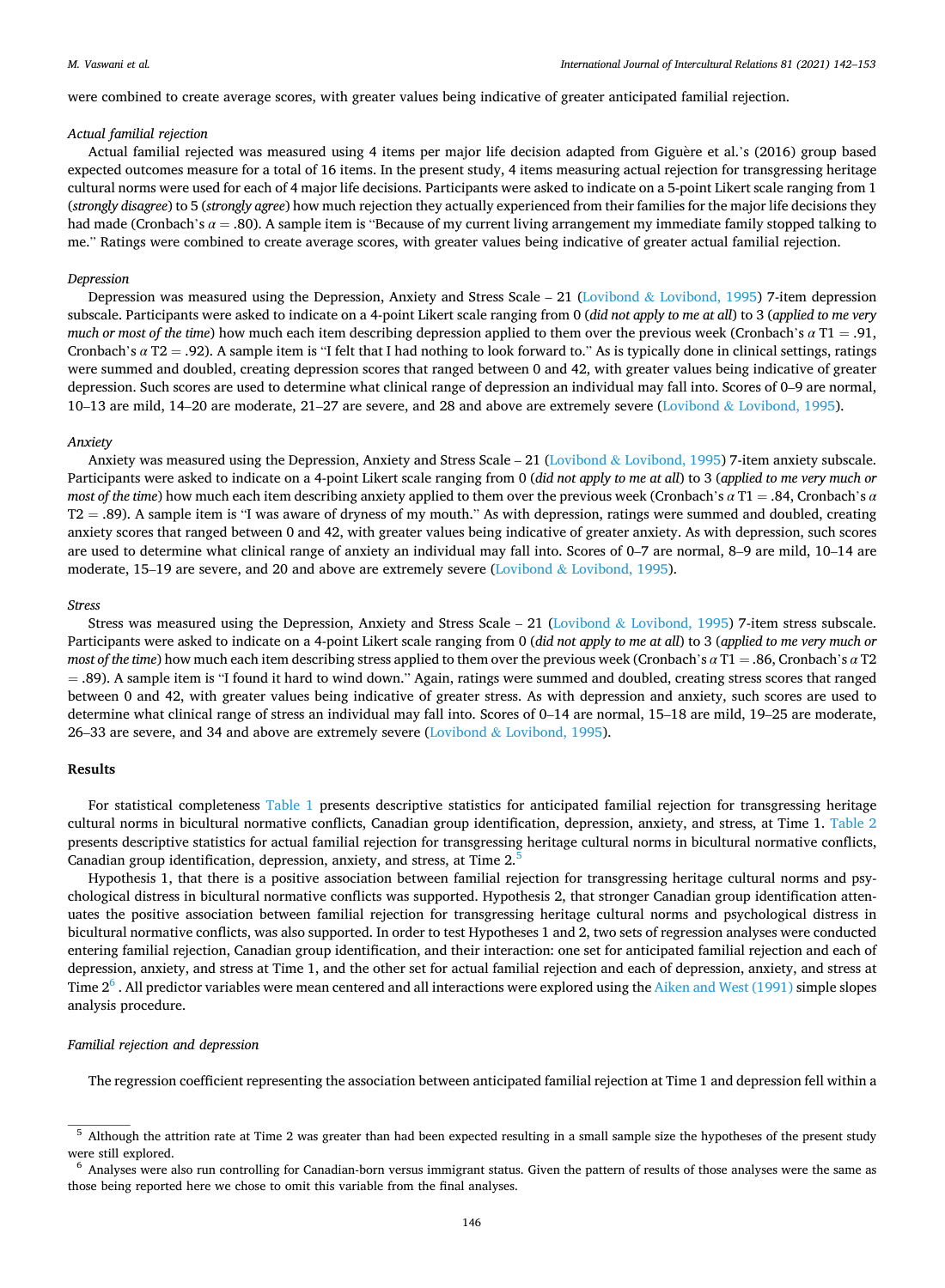#### <span id="page-5-0"></span>*M. Vaswani et al.*

#### **Table 1**

Descriptive statistics and Pearson correlations for anticipated familial rejection for transgressing heritage cultural norms in bicultural normative conflicts at Time 1 (anticipated rejection), Canadian group identification (Canadian identification), depression, anxiety, and stress, with 95 % confidence intervals based on 10,000 bootstrap samples.

| Measure                    |                                 |                           |                                 |                           |                          |
|----------------------------|---------------------------------|---------------------------|---------------------------------|---------------------------|--------------------------|
| 1. Anticipated rejection   | $\qquad \qquad \  \  \, -$      | $-.22**$ [ $-.35, -.09$ ] | $.30**$ [.17, .43]              | $.27**$ [.14, .39]        | $.32**$ [.19, .44]       |
| 2. Canadian identification | $\hspace{0.1mm}-\hspace{0.1mm}$ |                           | $-.35**$ [ $-.48, -.22$ ]       | $-.26**$ [ $-.39, -.12$ ] | $-.14*$ [ $-.28, -.01$ ] |
| 3. Depression              |                                 |                           | $\hspace{0.1mm}-\hspace{0.1mm}$ | $.78**$ [.72, .83]        | $.77**$ [.70, .83]       |
| 4. Anxiety                 |                                 |                           |                                 |                           | $.78**$ [.73, .83]       |
| 5. Stress                  |                                 |                           | $\overline{\phantom{0}}$        |                           | $\overline{\phantom{0}}$ |
| M                          | 2.64 [2.53, 2.76]               | 4.06 [3.96, 4.15]         | 10.49 [9.17, 11.88]             | 9.36 [8.20, 10.59]        | 13.29 [12.03, 14.60]     |
| <b>SD</b>                  | .89                             | .70                       | 10.32                           | 8.90                      | 9.71                     |

*Note*: \**p <* .05 \*\**p <* .01 \*\*\**p <* .001.

# **Table 2**

Descriptive statistics and Pearson correlations for actual familial rejection for transgressing heritage cultural norms in bicultural normative conflicts at Time 2 (actual rejection), Canadian group identification (Canadian identification), depression, anxiety, and stress, with 95 % confidence intervals based on 10,000 bootstrap samples.

| Measure                                           |                   |                     |                                                 |                                                  |                                                 |
|---------------------------------------------------|-------------------|---------------------|-------------------------------------------------|--------------------------------------------------|-------------------------------------------------|
| 1. Actual rejection<br>2. Canadian identification |                   | $-.44*[-.64, -.21]$ | $.45**$ [.21, .63]<br>$-.40**$ [ $-.58, -.18$ ] | $.35**$ $[.06, .57]$<br>$-.25$ * [ $-.47, .00$ ] | $.36**$ [.11, .56]<br>$-.39**$ [ $-.58, -.17$ ] |
| 3. Depression                                     |                   |                     |                                                 | $.76**$ [.60, .88]                               | $.82**$ [.70, .89]                              |
| 4. Anxiety                                        |                   |                     |                                                 | -                                                | $.86**$ [.77, .92]                              |
| 5. Stress                                         | -                 | -                   |                                                 | $\qquad \qquad \  \  \, -$                       |                                                 |
| M                                                 | 1.53 [1.40, 1.67] | 4.19 [4.04, 4.34]   | 12.36 [9.73, 15.13]                             | 11.22 [8.75, 13.94]                              | 14.27 [11.82, 16.84]                            |
| <b>SD</b>                                         | .58               | .63                 | 11.46                                           | 11.01                                            | 10.81                                           |

*Note*:  ${}^{\star}p$  < .05  ${}^{\star}{}^{\star}p$  < .01  ${}^{\star}{}^{\star}{}^{\star}p$  < .001.

positive confidence interval ( $b = 3.13$ ,  $SE = .85$ ,  $p < .001$ , 95 % CI [1.56, 4.88]), whereas the regression coefficient representing the association between Canadian group identification and depression fell within a negative confidence interval (*b* = − 3.96, *SE* = .93, *p <* .001, 95 % CI [−5.81, −2.15]), *F*(3,211) = 17.10, *p* < .001,  $R^2$  = .20, with the regression model reflecting a medium effect size,  $f^2$  = .25. These results suggest that as anticipated familial rejection increases so may depression providing support for Hypothesis 1, and as Canadian group identification increases depression may decrease. The regression coefficient representing the interaction of anticipated familial rejection and Canadian group identification fell within a negative confidence interval (*b* = − 2.29, *SE* = 1.35, *p <* .05, 95 % CI [− 5.36, − .01]). As can be seen in [Fig. 1a](#page-6-0), the interaction suggests that among those who are weaker in Canadian group identification (− 1 SD), as anticipated familial rejection increases so may depression (*b* = 4.74, *SE* = 1.18, *p <* .001, 95 % CI [2.41, 7.06]). However, among those who are stronger in Canadian group identification (+1 SD) anticipated familial rejection may not be associated with depression (*b* = 1.52, *SE* = .93, *p* = .105, 95% CI [− .32, 3.36]), providing support for Hypothesis 2.

The regression coefficient representing the association between actual familial rejection at Time 2 and depression fell within a positive confidence interval (*b* = 6.32, *SE* = 2.56, *p <* .05, 95 % CI [.95, 10.86]), whereas the regression coefficient representing the association between Canadian group identification and depression fell within a negative confidence interval (*b* = − 4.46, *SE* = 1.90, *p* = .049, 95 % CI [− 8.24, − .69]), *F*(3,63) = 7.17, *p <* .001, *R2* = .25, with the regression model reflecting a medium to large effect size, *f 2*  = .33. These results suggest that as actual familial rejection increases so may depression providing support for Hypothesis 1, and as Canadian group identification increases depression may decrease. The regression coefficient representing the interaction of actual familial rejection and Canadian group identification fell within a confidence interval that was neither positive or negative, crossing over zero (*b* = − 1.59, *SE* = 4.53, *p <* .635, 95 % CI [− 12.84, 4.46). That result suggests that actual familial rejection and Canadian group identification do not appear to interact in predicting depression; however, the lack of an interaction may be due to the small sample size retained at Time 2. As can be seen in [Fig. 1b](#page-6-0), when exploring the interaction, it appears as though among those who are weaker in Canadian group identification (− 1 SD) as actual familial rejection increases so may depression (*b* = 7.33, *SE* = 2.82, *p <* .05, 95 % CI [1.69, 12.97]). However, among those who are stronger in Canadian group identification (+1 SD) actual familial rejection may not be associated with depression (*b* = 5.32, *SE* = 3.63, *p* = .148, 95 % CI [− 1.93, 12.56]), providing some support for Hypothesis 2.

The results of the simple slopes analyses for both interactions suggest that the positive association between familial rejection and depression may be attenuated when Canadian group identification is stronger. Furthermore, when familial rejection was stronger (+1 SD) average depression scores for those weaker in Canadian group identification (−1 SD) appeared to increase from the mild to moderate clinical ranges for both anticipated familial rejection (10.49 to 17.17) and actual familial rejection (12.36 to 19.18). However, average depression scores for those stronger in Canadian group identification  $(+ 1 S_D)$  appeared to decrease from the mild to normal ranges for anticipated familial rejection (10.49 to 8.74) and to remain in the mild range for actual familial rejection (at 12.37).

#### *Familial rejection and anxiety*

The regression coefficient representing the association between anticipated familial rejection at Time 1 and anxiety fell within a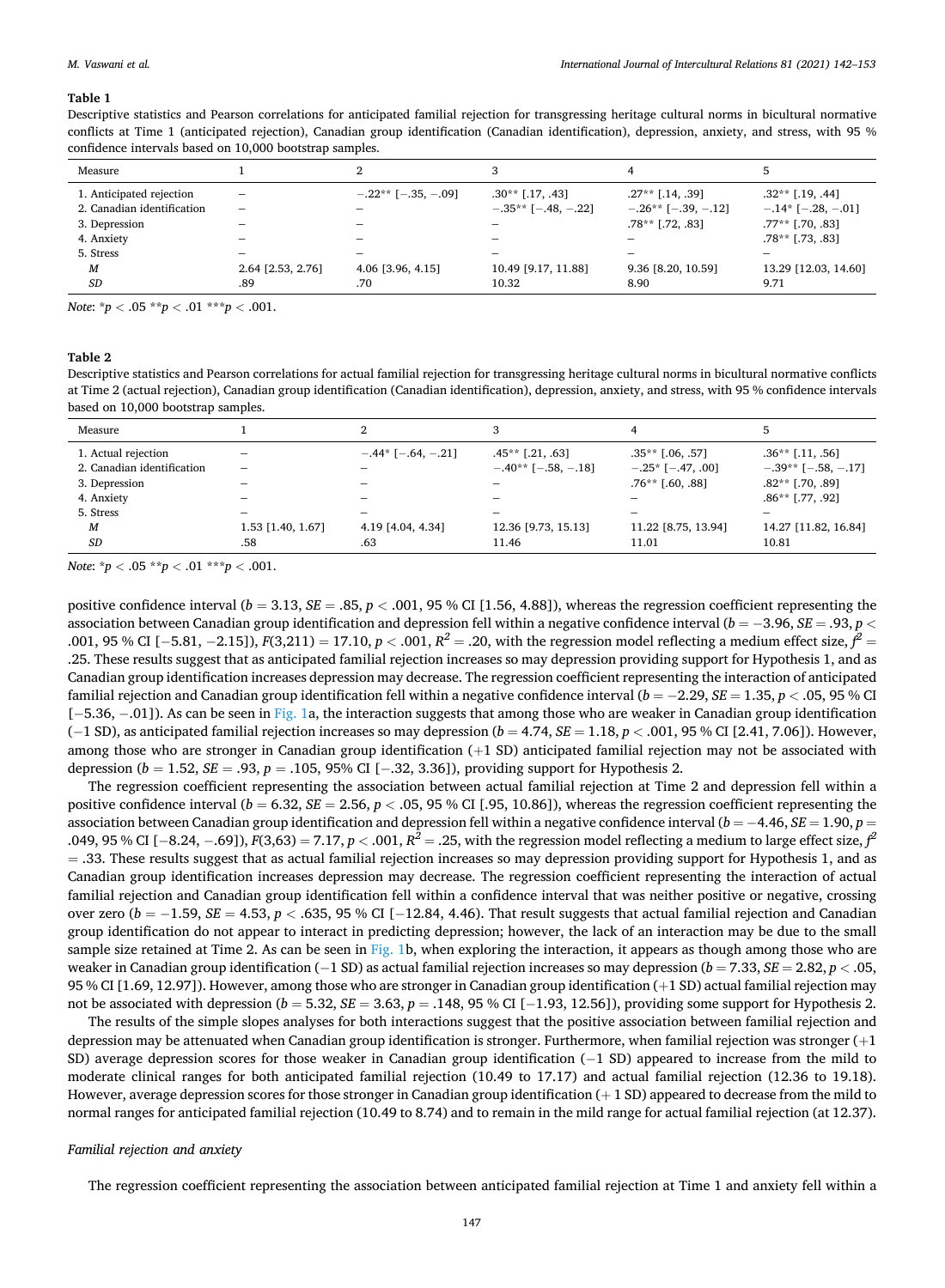<span id="page-6-0"></span>

**Fig. 1.** (a) Anticipated familial rejection for transgressing heritage cultural norms in bicultural normative conflicts at Time 1 and depression, at high and low Canadian group identification (CDN ID), with 95 % confidence intervals. (b) Actual familial rejection for transgressing heritage cultural norms in bicultural normative conflicts at Time 2 and depression, at high and low Canadian group identification (CDN ID), with 95 % confidence intervals.

positive confidence interval  $(b = 2.52, SE = .73, p < .001, 95\%$  CI [1.15, 4.00]), whereas the regression coefficient representing the association between Canadian group identification and anxiety fell within a negative confidence interval (*b* = − 2.28, *SE* = .85, *p <* .01, 95 % CI [−3.97, −.61]),  $F(3,211) = 10.51$ ,  $p < .001$ ,  $R^2 = .13$ , with the regression model reflecting a small to medium effect size,  $f^2 = .13$ .15. These results suggest that as anticipated familial rejection increases so may anxiety providing support for Hypothesis 1, and as Canadian group identification increases anxiety may decrease. The regression coefficient representing the interaction of anticipated familial rejection and Canadian group identification fell within a negative confidence interval (*b* = − 1.95, *SE* = 1.20, *p <* .05, 95 % CI [-4.70, -.09]). As can be seen in [Fig. 2a](#page-7-0), the interaction suggests that among those who are weaker in Canadian group identification (− 1 SD), as anticipated familial rejection increases so may anxiety (*b* = 3.89, *SE* = 1.06, *p <* .001, 95 % CI [1.80, 5.98]). However, among those who are stronger in Canadian group identification (+1 SD) anticipated familial rejection may not be associated with anxiety (*b* = 1.16, *SE* = .84, *p* = .169, 95 % CI [− .50, 2.81]), providing support for Hypothesis 2.

The regression coefficient representing the association between actual familial rejection at Time 2 and anxiety fell within a confidence interval that was largely positive  $(b = 5.10, SE = 3.02, p = .049, 95\%$  CI [ $-1.91, 9.94$ ]), whereas the regression coefficient representing the association between Canadian group identification and anxiety fell within a confidence interval that was neither positive or negative, crossing over zero (*b* = − 1.78, *SE* = 2.18, *p* = .439, 95 % CI [− 6.35, 2.79]), *F*(3,63) = 3.60, *p <* .05, *R2* = .15, with the regression model reflecting a small to medium effect size,  $f^2 = .18$ . These results suggest that as actual familial rejection increases so may anxiety providing support for Hypothesis 1, and that Canadian group identification and anxiety may not be associated. The regression coefficient representing the interaction of actual familial rejection and Canadian group identification also fell within a confidence interval that was neither positive or negative, crossing over zero (*b* = − 3.11, *SE* = 3.98, *p* = .371, 95 % CI [− 12.56, 3.67). That result suggests that actual familial rejection and Canadian group identification do not appear to interact in predicting anxiety; however, and again, the lack of an interaction may be due to the small sample size retained at Time 2. As can be seen in [Fig. 2](#page-7-0)b, when exploring the interaction, it appears as though among those who are weaker in Canadian group identification (−1 SD) as actual familial rejection increases so may anxiety  $(b = 7.06, SE = 2.90, p < .05, 95, \%$  CI [1.25, 12.86]). However, among those who are stronger in Canadian group identification  $(+1 S$ D) actual familial rejection may not be associated with anxiety  $(b = 3.14, SE = 3.73, p = .404, 95\%$ CI [− 4.32, 10.59]), providing some support for Hypothesis 2.

The results of the simple slopes analyses for both interactions suggest that the positive association between familial rejection and anxiety may be attenuated when Canadian group identification is stronger. Furthermore, when familial rejection was stronger  $(+1 S D)$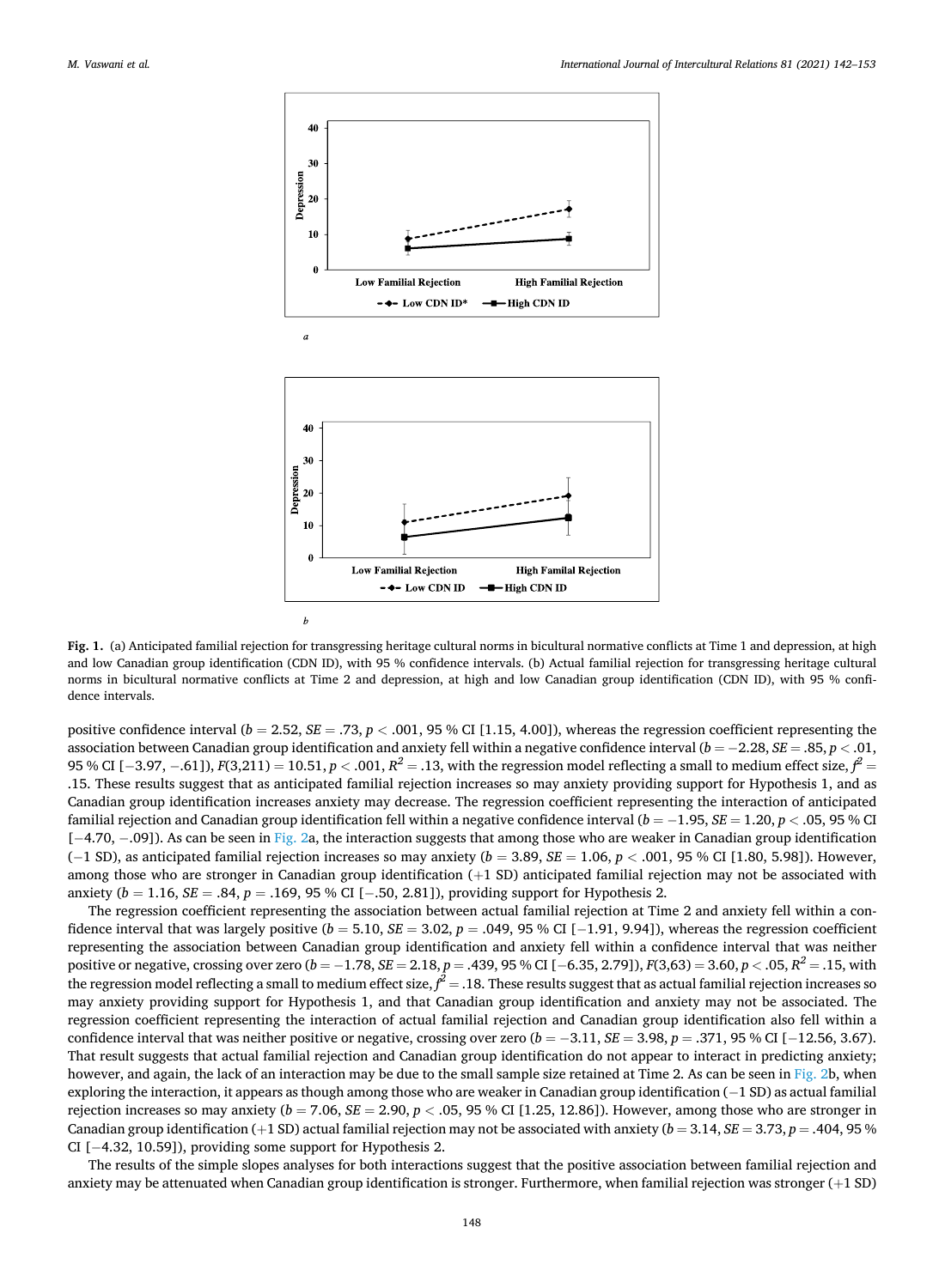<span id="page-7-0"></span>

**Fig. 2.** (a) Anticipated familial rejection for transgressing heritage cultural norms in bicultural normative conflicts at Time 1 and anxiety, at high and low Canadian group identification (CDN ID), with 95 % confidence intervals. (b) Actual familial rejection for transgressing heritage cultural norms in bicultural normative conflicts at Time 2 and anxiety, at high and low Canadian group identification (CDN ID), with 95 % confidence intervals.

average anxiety scores for those weaker in Canadian group identification (−1 SD) appeared to increase from the mild to moderate clinical ranges for anticipated familial rejection (9.36 to 14.14) and from the moderate to severe ranges for actual familial rejection  $(11.22$  to 15.95). However, average anxiety scores for those stronger in Canadian group identification  $(+ 1 S$ D) appeared to remain in the mild range for anticipated familial rejection (at 8.52) and remain in the moderate range for actual familial rejection (at 11.43).

#### *Familial rejection and stress*

The regression coefficient representing the association between anticipated familial rejection at Time 1 and stress fell within a positive confidence interval ( $b = 3.65$ ,  $SE = .77$ ,  $p < .001$ , 95 % CI [2.14, 5.18]), whereas the regression coefficient representing the association between Canadian group identification and stress fell within a confidence interval that was neither positive or negative, crossing over zero (*b* = − .69, *SE* = .92, *p* = .461, 95 % CI [− 2.59, 1.08]), *F*(3,211) = 9.85, *p <* .001, *R2* = .12, with the regression model reflecting a small to medium effect size,  $f^2 = .14$ . These results suggest that as anticipated familial rejection increases so may stress providing support for Hypothesis 1; however, Canadian group identification may not be associated with stress. The regression coefficient representing the interaction of anticipated familial rejection and Canadian group identification fell within a confidence interval that was largely negative (*b* = − 1.88, *SE* = 1.20, *p* = .074, 95 % CI [− 4.68, .07]). As can be seen in [Fig. 3](#page-8-0)a, the interaction suggests that among those who are weaker in Canadian group identification (− 1 SD), as anticipated familial rejection increases so may stress (*b* = 4.97, *SE* = 1.16, *p <* .001, 95 % CI [2.68, 7.26]). However, among those who are stronger in Canadian group identification (+1 SD) anticipated familial rejection may not be associated with stress to the same extent  $(b = 2.32, SE = .92, p < .05, 95 \% \text{ CI } [.51, 4.13]),$ providing support for Hypothesis 2.

The regression coefficient representing the association between actual familial rejection at Time 2 and stress fell within a confidence interval that was largely positive  $(b = 4.27, SE = 2.77, p = .082, 95\%$  CI [−2.07, 8.75]), whereas the regression coefficient representing the association between Canadian group identification and stress fell within a negative confidence interval (*b* = − 4.90, *SE*   $p = 2.03, p < .05, 95$  % CI [−8.71, −.73]),  $F(3,63) = 5.22, p < .01, R^2 = .20$ , with the regression model reflecting a medium effect size,  $f^2$  $=$  .25. These results suggest that as actual familial rejection increases so may stress providing support for Hypothesis 1, and as Canadian group identification increases stress may decrease. The regression coefficient representing the interaction of actual familial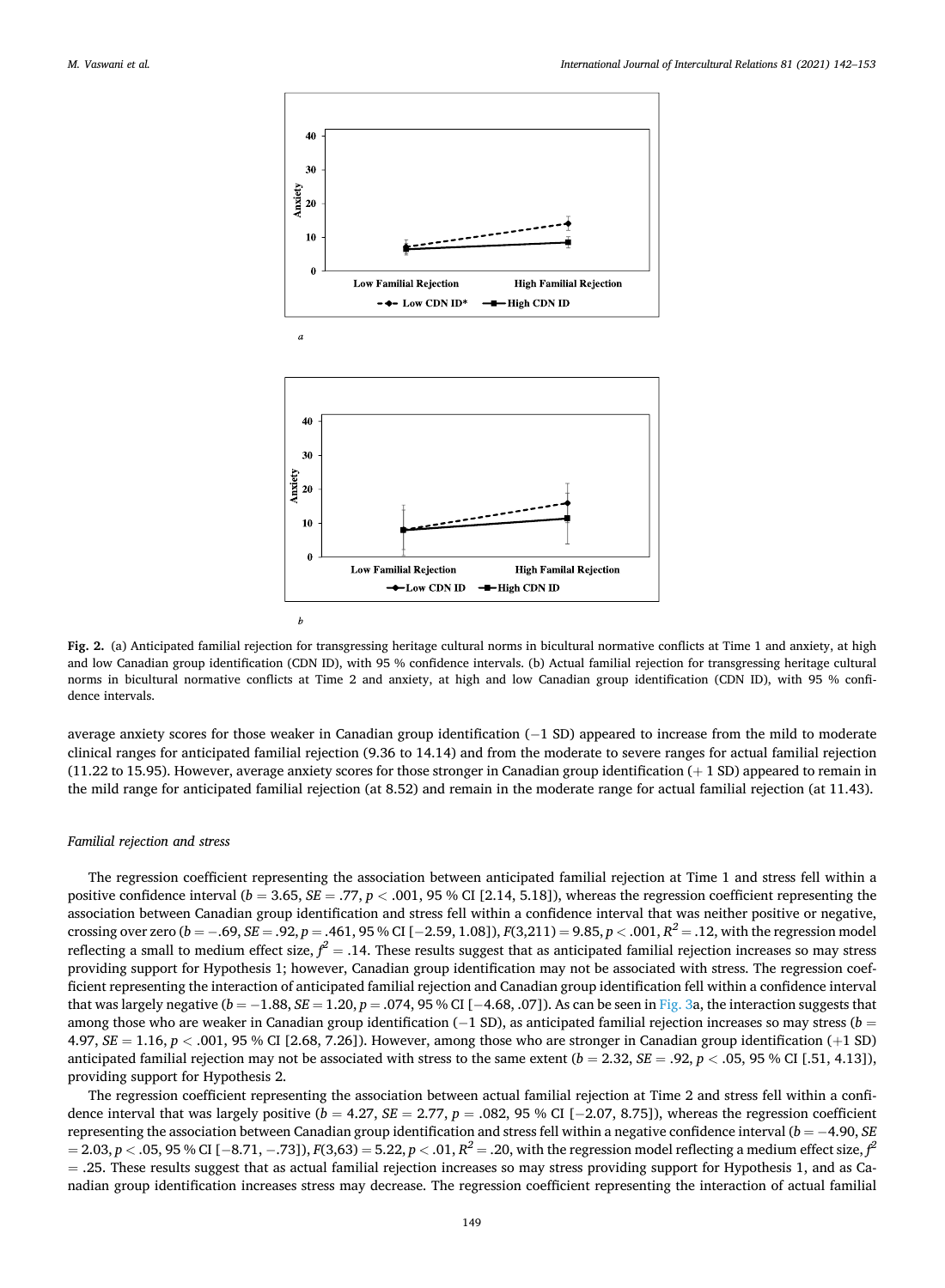<span id="page-8-0"></span>

**Fig. 3.** (a) Anticipated familial rejection for transgressing heritage cultural norms in bicultural normative conflicts at Time 1 and stress, at high and low Canadian group identification (CDN ID), with 95 % confidence intervals. (b) Actual familial rejection for transgressing heritage cultural norms in bicultural normative conflicts at Time 2 and stress, at high and low Canadian group identification (CDN ID), with 95 % confidence intervals.

rejection and Canadian group identification fell within a confidence interval that was neither positive or negative, crossing over zero (*b*  = − .60, *SE* = 3.92, *p* = .855, 95 % CI [− 10.24, 5.10). That result suggests that actual familial rejection and Canadian group identification do not appear to interact in predicting stress; however, and yet again, the lack of an interaction may be due to the small sample size retained at Time 2. As can be seen in Fig. 3b, when exploring the interaction, it appears as though among those who are weaker in Canadian group identification (− 1 SD) as actual familial rejection increases so may stress to some extent (*b* = 4.65, *SE* = 2.76, *p* = .097, 95 % CI [− .87, 10.17]). However, among those who are stronger in Canadian group identification (+1 SD) actual familial rejection may not be associated with stress (*b* = 3.89, *SE* = 3.55, *p* = .277, 95 % CI [−3.20, 10.98]), providing some support for Hypothesis 2.

The results of the simple slopes analyses for both interactions suggest that the positive association between familial rejection and stress may be attenuated when Canadian group identification is stronger. Furthermore, when familial rejection was stronger (+1 SD) average stress scores for those weaker in Canadian group identification (−1 SD) appeared to increase from the normal to mild clinical ranges for anticipated familial rejection (13.29 to 17.93) and from the normal to moderate ranges for actual familial rejection (14.27 to 19.97). However, average stress scores for those stronger in Canadian group identification (+ 1 SD) appeared to remain in the normal range for both anticipated familial rejection (at 14.61) and actual familial rejection (at 13.33).

# **Discussion**

We examined the association between familial rejection for transgressing heritage cultural norms and psychological distress in bicultural normative conflicts. In addition, we examined whether strongly identifying as a Canadian group member could help bicultural Canadians cope with such rejection. First, results revealed that familial rejection for transgressing heritage cultural norms can be positively associated with psychological distress. Second, results revealed that stronger Canadian group identification can curtail the association between familial rejection for transgressing heritage cultural norms and psychological distress.

Although the positive association between familial rejection for transgressing heritage cultural norms and psychological distress has been assumed in multiculturalism research, as far as we are aware the results of the present study are the first to provide empirical support for this notion. The positive association between familial rejection for transgressing heritage cultural norms and psychological distress found could be because cues of rejection communicate that a relationship is no longer valued (see [Baumeister](#page-10-0)  $\&$  Leary, 1995; [Leary, 2010;](#page-10-0) [Williams, 2007\)](#page-11-0). The devaluation of a relationship could, consequently, result in the relationship ending. Moreover, the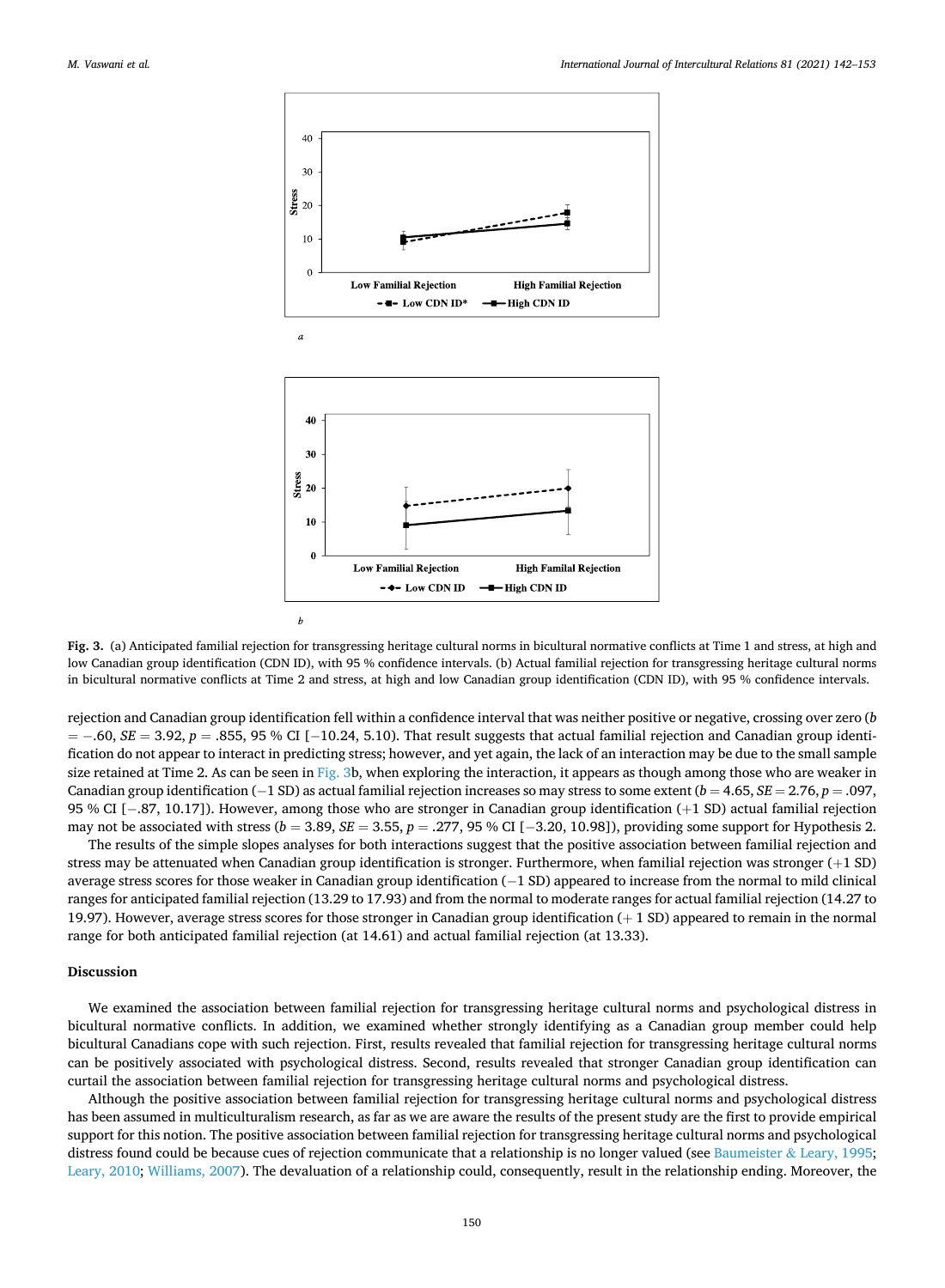precarious nature of relationships perceived to be devalued could threaten one's fundamental human need for belongingness (see [Baumeister](#page-10-0) & Leary, 1995; [Leary, 2010;](#page-10-0) [Williams, 2007\)](#page-11-0), which can be especially harmful when the relationship being threatened is a familial relationship.

Rejection from one's family may be particularly harmful to bicultural Canadians whose families originate from Eastern collec-tivistic cultures because these individuals tend to derive parts their self-concepts from their relationships with close others ([Markus](#page-11-0)  $\&$ [Kitayama, 1991](#page-11-0)). Close relationships being threatened or ending could require some people whose families originate from Eastern collectivistic cultures to redefine certain aspects of their self-concepts. For instance, when asked, a young South Asian woman may describe herself as a daughter or a sister. However, if she was shunned by her family as a result of transgressing the norms of her heritage culture, she may no longer see herself as part of a meaningful parent-child or sibling relationship. Therefore, experiencing rejection from family could mean having to change the way that some bicultural Canadians define themselves, and a lack of continuity and instability with which people see themselves is associated with poor psychological well-being (e.g., [Campbell, 1990\)](#page-10-0). Furthermore, rejection from family for transgressing heritage cultural norms could make how bicultural Canadians identify with their heritage cultures in the future unclear. They may choose to maintain some aspects of their heritage cultures but reject others, particularly those related to their heritage cultural norm transgressions that resulted in familial rejection. Such a lack of continuity and instability with which people see their cultural identities is also associated with poor psychological well-being (e.g., [Vaswani et al., 2020\)](#page-11-0).

The role of Canadian group identification attenuating the positive association between familial rejection for transgressing heritage cultural norms and psychological distress found in the present study could be due to its culturally plural nature. According to Canada's Multiculturalism Policy (1971), the Canadian identity is meant to be a collective identity that represents Canadians regardless of their heritage cultural backgrounds. Such an inclusive representation of Canadians allows bicultural Canadians to derive a sense of belonging, satisfying their fundamental human need for belongingness (see [Baumeister](#page-10-0) & Leary, 1995), and can mitigate the negative impact social rejection can have (see [Leary, 1990\)](#page-10-0). Moreover, by being culturally plural the Canadian identity allows bicultural Canadians to feel a sense of inclusion with other Canadians regardless of their heritage cultural backgrounds, and simultaneously feel unique and distinct because of their heritage cultural group membership, satisfying needs for optimal distinctiveness (see [Brewer,](#page-10-0) [1991\)](#page-10-0). Such a sense of inclusion and belonging to mainstream society, and simultaneous sense of being unique and distinct due to one's heritage cultural membership is not only conducive to the well-being of bicultural Canadians but also aligns with the goals of Canada's Multiculturalism Policy (1971).

#### *Implications*

The results of the present study suggest that familial rejection for transgressing heritage cultural norms in bicultural normative conflicts can be associated with bicultural individuals experiencing abnormal levels of depression, anxiety, and stress. However, the results of the present study also suggest that strongly identifying as Canadian is one way that bicultural Canadians can protect themselves from such debilitating negative outcomes. Previous research supports that when minority cultural group members feel rejected by majority cultural group members, aspects of their minority cultural identity can serve a protective function (e.g., [Bran](#page-10-0)[scombe et al., 1999](#page-10-0); [Greene et al., 2006](#page-10-0); [Hakim et al., 2018](#page-10-0); Romero & [Roberts, 2003; Vaswani et al., 2020\)](#page-11-0). The results of the present study parallel such research by suggesting that minority cultural group members' mainstream identity can also serve a protective function when they feel rejected by their minority cultural group. As such, promoting the culturally plural nature of the Canadian identity continues to be an important focus of the Canadian government and public policy, particularly because Canada's bicultural population is projected to continue to grow in the near future ([Statistics Canada, 2017](#page-11-0)).

#### *Limitations and future research direction*

One limitation of the present study is the high attrition rate between Time 1 and Time 2, which resulted in a small sample size at Time 2. The small sample size at Time 2 likely resulted in the low reported mean score for actual familial rejection for transgressing heritage cultural norms, the low Cronbach's alpha for Canadian group identification, and the results of the analyses not being statistically significant at Time 2. As such, future studies should re-examine the association between actual familial rejection for transgressing heritage cultural norms and psychological distress, and the role of Canadian group identification with a larger sample.

Given the results are drawn from cross-sectional data another limitation of the present study is that causality cannot be determined. As such, future studies examining the association between familial rejection for transgressing heritage cultural norms and psychological distress, and the role of Canadian group identification should make use of experimental and/or longitudinal study designs, which are better suited to determine causality. Additionally, the results of the present study cannot be generalized to all bicultural Canadians without further examination. Accordingly, future research should focus on examining the association between familial rejection for transgressing heritage cultural norms and psychological distress, and the role of Canadian group identification for bicultural Canadians from different cultural groups.

#### **Conclusion**

The aim of the present study was to examine the association between familial rejection for transgressing heritage cultural norms and psychological distress in bicultural normative conflicts, and the role of Canadian group identification. We found that familial rejection for transgressing heritage cultural norms in bicultural normative conflicts can be positively associated with psychological distress, but that the positive association can be attenuated when Canadian group identification is stronger. Taken together, the results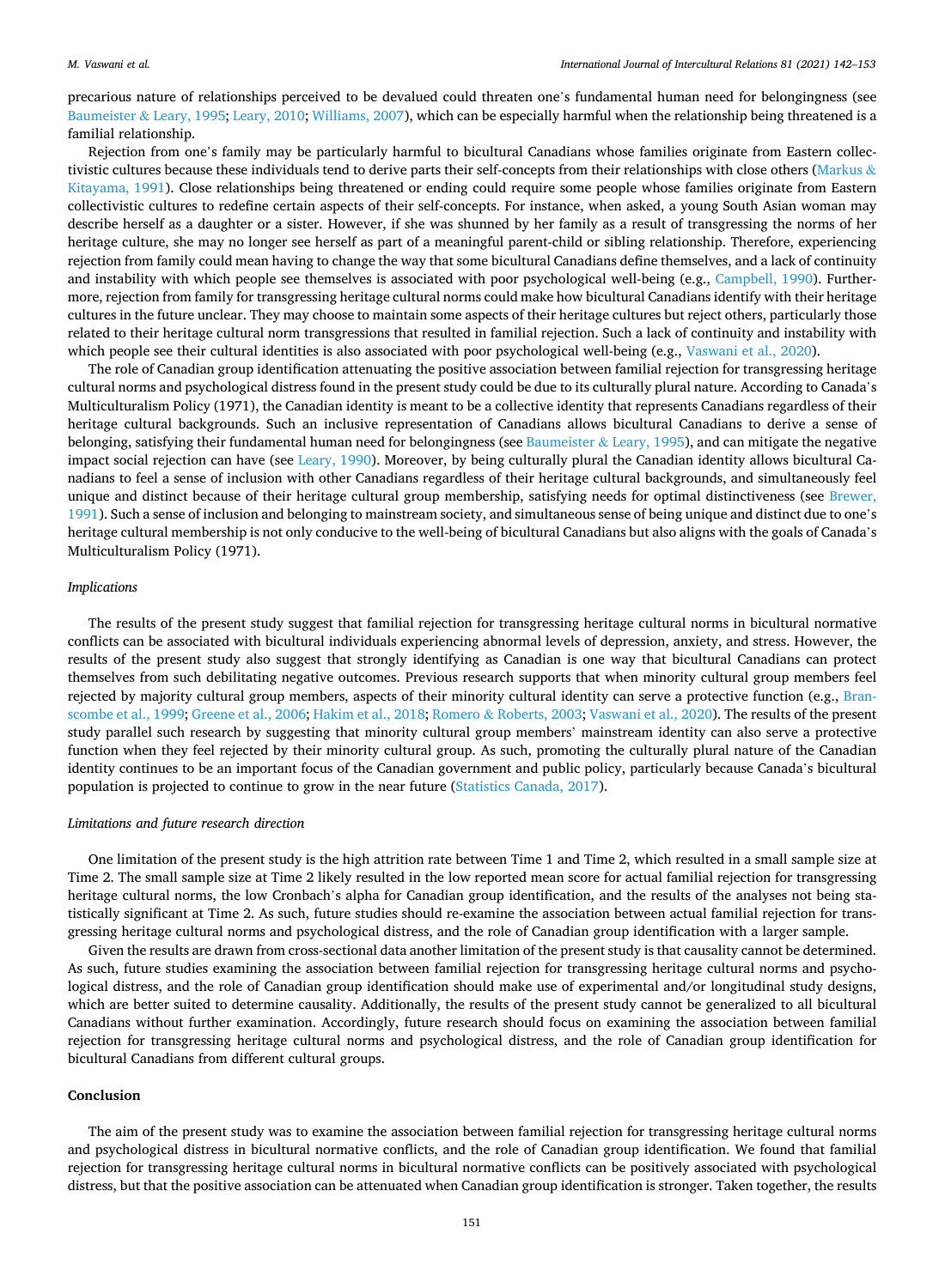<span id="page-10-0"></span>of the present study suggest that a stronger Canadian identity, which implies a culturally plural identity, can help bicultural Canadians to better cope when their familial relationships are threatened due to their heritage cultural norm transgressions in bicultural normative conflicts.

#### **Funding**

This research was supported by a Social Sciences and Humanities Research Council of Canada (SSHRC) doctoral scholarship to the first author and a research grant to the third and fourth authors.

# **References**

Aiken, L. S., & West, S. G. (1991). *[Multiple regression: Testing and interpreting interactions](http://refhub.elsevier.com/S0147-1767(21)00019-5/sbref0005)*. Newbury Park: Sage Publications.

- Baumeister, R. F., & Leary, M. R. (1995). The need to belong: Desire for interpersonal attachments as a fundamental human motivation. *Psychological Bulletin, 117*, 497–529. [https://doi.org/10.1037/0033-2909.117.3.497.](https://doi.org/10.1037/0033-2909.117.3.497)
- Berry, J. W., & Hou, F. (2016). Immigrant acculturation and wellbeing in Canada. *Canadian Psychology, 57*, 254–264. <https://doi.org/10.1037/cap0000064>.

[Berry, J. W., & Sabatier, C. \(2011\). The acculturation and adaptation of second-generation immigrant youth in Toronto and Montreal. In S. S. Chuang, & R. P. Moreno](http://refhub.elsevier.com/S0147-1767(21)00019-5/sbref0020) (Eds.), *[Immigrant Children: Change, Adaptation, and Cultural Transformation](http://refhub.elsevier.com/S0147-1767(21)00019-5/sbref0020)* (pp. 125–148). Lanham: Lexington, (2011).

- [Birman, D. \(1994\). Acculturation and human diversity in a multicultural society, 1994. In E. J. Trickett, R. J. Watts, & D. Birman \(Eds.\),](http://refhub.elsevier.com/S0147-1767(21)00019-5/sbref0025) *Human Diversity: Perspective on People in Context* (pp. 261–[284\). San Francisco: Jossey-Bass.](http://refhub.elsevier.com/S0147-1767(21)00019-5/sbref0025)
- Branscombe, N. R., Schmitt, M. T., & Harvey, R. D. (1999). Perceiving pervasive discrimination among African Americans: Implications for group identification and well-being. *Journal of Personality and Social Psychology, 77*, 135–149. [https://doi.org/10.1037/0022-3514.77.1.135.](https://doi.org/10.1037/0022-3514.77.1.135)
- Brewer, M. (1991). The social self: On being the same and different at the same time. *Personality and Social Psychology Bulletin, 17*, 475–482. [https://doi.org/10.1177/](https://doi.org/10.1177/0146167291175001) [0146167291175001](https://doi.org/10.1177/0146167291175001).

Cameron, J. E. (2004). A three-factor model of social identity. *Self & Identity, 3*, 239–262. [https://doi.org/10.1080/13576500444000047.](https://doi.org/10.1080/13576500444000047)

Campbell, J. D. (1990). Self-esteem and clarity of the self-concept. *Journal of Personality and Social Psychology, 59*, 538–549. [https://doi.org/10.1037/0022-](https://doi.org/10.1037/0022-3514.59.3.538) [3514.59.3.538](https://doi.org/10.1037/0022-3514.59.3.538).

- Cheung, B. Y., Chudek, M., & Heine, S. J. (2011). Evidence for a sensitive period for acculturation: Younger immigrants report acculturating at a faster rate. *Psychological Science, 22*, 147–152. [https://doi.org/10.1177/0956797610394661.](https://doi.org/10.1177/0956797610394661)
- Chia, A. L., & Costigan, C. L. (2006). A person-centred approach to identifying acculturation groups among Chinese Canadians. *International Journal of Psychology, 41*, 397–412. <https://doi.org/10.1080/00207590500412227>.
- Das Gupta, M. (1997). "What is Indian about you?" A gendered, transnational approach to ethnicity. *Gender & Society, 11*, 572–596. [https://doi.org/10.1177/](https://doi.org/10.1177/089124397011005004) [089124397011005004.](https://doi.org/10.1177/089124397011005004)
- Gelfand, M. J., Raver, J. L., Nishii, L., Leslie, L. M., Lun, J., Lim, B. C., Duan, L., Almaliach, A., Ang, S., Amadottir, J., Aycan, Z., Boehnke, K., Boski, P., Cabecinhas, R., Chan, D., Chhokar, J., D'Amato, A., Ferrer, M., Fischlmayr, I. C., … Yamaguchi, S. (2011). Differences between tight and loose cultures: A 33-nation study. *Science, 332*, 1100–1104. [https://doi.org/10.1126/science.1197754.](https://doi.org/10.1126/science.1197754)
- Giguère, B., Lalonde, R. N., & Lou, E. (2010). Living at the crossroads of cultural worlds: The experience of normative conflicts by second-generation immigrant youth. *Social and Personality Psychology Compass, 4*, 14–29. [https://doi.org/10.1111/j.1751-9004.2009.00228.x.](https://doi.org/10.1111/j.1751-9004.2009.00228.x)
- Giguère, B., Vaswani, M., Beggs, R. T., & Newby-Clark, I. R. (2016). Distinguishing the role of group affiliation from rejection in social influence. Paper Presented at the *[Annual Convention of the Canadian Psychological Association](http://refhub.elsevier.com/S0147-1767(21)00019-5/sbref0075)*.
- Government of Canada. (1971). *[Multiculturalism Policy Statement to the House of Commons](http://refhub.elsevier.com/S0147-1767(21)00019-5/sbref0080)*. Ottawa: Hansard.
- Greene, M. L., Way, N., & Pahl, K. (2006). Trajectories of perceived adult and peer discrimination among Black, Latino, and Asian American adolescents: Patterns and psychological correlates. *Developmental Psychology, 42*, 218–238. <https://doi.org/10.1037/0012-1649.42.2.218>.

[Gui, Y., Safdar, S., & Berry, J. \(2016\). Mutual intercultural relations among university students in Canada.](http://refhub.elsevier.com/S0147-1767(21)00019-5/sbref0090) *Frontiers: The Interdisciplinary Journal of Study Abroad, 27*, 17–[32. ISSN 2380-8144.](http://refhub.elsevier.com/S0147-1767(21)00019-5/sbref0090)

- Guimond, S., Crisp, R. J., De Oliveira, P., Kamiejski, R., Kteily, N., Kuepper, B., Lalonde, R. N., Levin, S., Pratto, F., Tougas, F., Sidanius, J., & Zick, A. (2013). Diversity policy, social dominance, and intergroup relations: Predicting prejudice in changing social and political contexts. *Journal of Personality and Social Psychology, 104*, 941–958. [https://doi.org/10.1037/a0032069.](https://doi.org/10.1037/a0032069)
- Hakim, N. H., Molina, L. E., & Branscombe, N. R. (2018). How discrimination shapes social identification processes and well-being among Arab Americans. *Social Psychological and Personality Science, 9*, 328–337. <https://doi.org/10.1177/1948550617742192>.
- Hansen, W. B., Tobler, N. S., & Graham, J. W. (1990). Attrition in substance abuse prevention research: A meta-analysis of 85 longitudinally followed cohorts. *Evaluation Review, 14*. <https://doi.org/10.1177/0193841X9001400608>, 677-68.

Heine, S. J. (2012). *Cultural Psychology* [\(2nd ed.\). New York: Norton](http://refhub.elsevier.com/S0147-1767(21)00019-5/sbref0110).

- [Hong, Y.-Y. \(1999\). A dynamic constructivist approach to culture: Moving from describing culture to explaining culture, 2009. In R. S. Wyer, C.-Y. Chiu, & Y.-Y. Hong](http://refhub.elsevier.com/S0147-1767(21)00019-5/sbref0115) (Eds.), *Understanding culture: Theory, research, and application* (pp. 3–23). New York, NY, US: Psychology Press.
- Hong, Y.-Y., Morris, M. W., Chiu, C.-Y., & Benet-Martínez, V. (2000). Multicultural minds: A dynamic constructivist approach to culture and cognition. *American Psychologist, 55*, 709–720. [https://doi.org/10.1037/0003-066X.55.7.709.](https://doi.org/10.1037/0003-066X.55.7.709)
- Ko, A., Pick, C. M., Kwon, J. Y., Barlev, M., Krems, J. A., Varnum, M. E. W., Neel, R., Peysha, M., Boonyasiriwat, W., Brandstätter, E., Crispim, A. C., Cruz, J. E., David, D., David, O. A., de Felipe, R. P., Fetvadjiev, V. H., Fischer, R., Galdi, S., Galindo, O., … Kenrick, D. T. (2020). Family matters: Rethinking the psychology of human social motivation. *Perspectives on Psychological Science, 15*, 173–201. [https://doi.org/10.1177/1745691619872986.](https://doi.org/10.1177/1745691619872986)
- Kwak, K. (2003). Adolescents and their parents: A review of intergenerational family relations for immigrant and non-immigrant families. *Human Development, 46*, 115–136. [https://doi.org/10.1159/000068581.](https://doi.org/10.1159/000068581)
- LaFramboise, T., Coleman, H. L. K., & Gerton, J. (1993). Psychological impact of biculturalism: Evidence and theory. *Psychological Bulletin, 114*, 395–412. [https://doi.](https://doi.org/10.1037/0033-2909.114.3.395) [org/10.1037/0033-2909.114.3.395](https://doi.org/10.1037/0033-2909.114.3.395).
- Lalonde, R. N. (2002). Testing the social identity-intergroup differentiation hypothesis: 'We're not American eh!'. *British Journal of Social Psychology, 41*, 611–630. <https://doi.org/10.1348/014466602321149902>.
- Lalonde, R. N., & Giguère, B. (2008). When might the two cultural worlds of second generation biculturals collide. *Canadian Diversity*, 6, 58–62. Retrieved from [http://](http://www.spresearch.ca/bgiguere/sites/default/files/Cultural%20worlds%20collide.pdf) [www.spresearch.ca/bgiguere/sites/default/files/Cultural%20worlds%20collide.pdf](http://www.spresearch.ca/bgiguere/sites/default/files/Cultural%20worlds%20collide.pdf).
- Lalonde, R. N., Hynie, M., Pannu, M., & Tatla, S. (2004). The role of culture in interpersonal relationships: Do second generation South Asian Canadians want a traditional partner? *Journal of Cross-Cultural Psychology, 35*, 503–524. [https://doi.org/10.1177/0022022104268386.](https://doi.org/10.1177/0022022104268386)
- Lay, C., Fairlie, P., Jackson, S., Ricci, T., Eisenberg, J., Sato, T., Teeaar, A., & Melamud, A. (1998). Domain-specific allocentrism-idiocentrism: A measure of family connectedness. *Journal of Cross-Cultural Psychology, 29*, 434–460. [https://doi.org/10.1177/0022022198293004.](https://doi.org/10.1177/0022022198293004)
- Leary, M. R. (1990). Responses to social exclusion: Social anxiety, jealousy, loneliness, depression, and low self-esteem. *Journal of Social and Clinical Psychology, 9*, 221–229. [https://doi.org/10.1521/jscp.1990.9.2.221.](https://doi.org/10.1521/jscp.1990.9.2.221)
- [Leary, M. R. \(2010\). Affiliation, acceptance, and belonging: The pursuit of interpersonal connection. In S. T. Fiske, D. T. Gilbert, & G. Lindzey \(Eds.\),](http://refhub.elsevier.com/S0147-1767(21)00019-5/sbref0165) *Handbook of Social Psychology* (pp. 864–[897\). New Jersey: John Wiley](http://refhub.elsevier.com/S0147-1767(21)00019-5/sbref0165) & Sons.